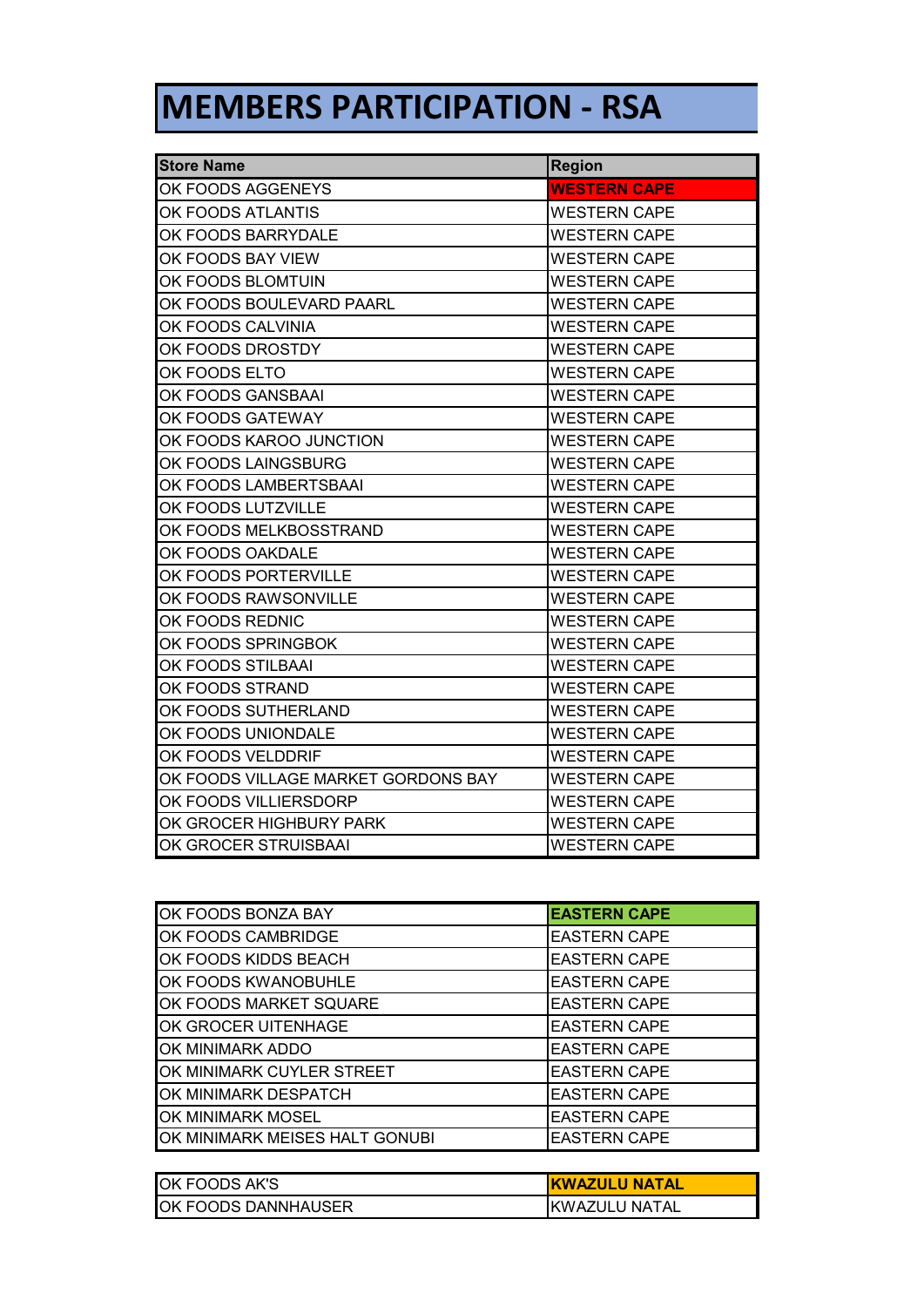| OK FOODS DUNDEE                  | <b>KWAZULU NATAL</b> |  |
|----------------------------------|----------------------|--|
| OK FOODS FAIRWAYS                | <b>KWAZULU NATAL</b> |  |
| OK FOODS PONGOLA                 | <b>KWAZULU NATAL</b> |  |
| OK FOODS PENNINGTON              | <b>KWAZULU NATAL</b> |  |
| OK FOODS RICHARDS BAY            | <b>KWAZULU NATAL</b> |  |
| OK FOODS SONDELA                 | <b>KWAZULU NATAL</b> |  |
| OK FOODS JAMACIA                 | <b>KWAZULU NATAL</b> |  |
| OK MINIMARK ESIKHAWINI           | <b>KWAZULU NATAL</b> |  |
| OK MINIMARK GLENCOE              | <b>KWAZULU NATAL</b> |  |
| OK MINIMARK EMONDLO              | <b>KWAZULU NATAL</b> |  |
| OK MINIMARK PIETERMARITZBURG     | <b>KWAZULU NATAL</b> |  |
| OK MINIMARK SIMMIES              | <b>KWAZULU NATAL</b> |  |
| OK MINIMARK WEENEN               | <b>KWAZULU NATAL</b> |  |
|                                  |                      |  |
| OK FOODS BRITS                   | <b>NORTHERN</b>      |  |
| OK FOODS BULT                    | <b>NORTHERN</b>      |  |
| OK FOODS COLIGNY                 | <b>NORTHERN</b>      |  |
| OK FOODS CONEY ISLAND            | <b>NORTHERN</b>      |  |
| OK FOODS DELAREY                 | <b>NORTHERN</b>      |  |
| OK FOODS FONTAINBLEAU            | <b>NORTHERN</b>      |  |
| OK FOODS GIYANI                  | <b>NORTHERN</b>      |  |
| OK FOODS GROBLERSDAI             | <b>NORTHERN</b>      |  |
| OK FOODS INTERMEAT               | <b>NORTHERN</b>      |  |
| OK FOODS INTERMEAT POTCHEFSTROOM | <b>NORTHERN</b>      |  |
| OK FOODS JACQUELINE MALL         | <b>NORTHERN</b>      |  |
| OK FOODS KLIPFONTEIN             | <b>NORTHERN</b>      |  |
| OK FOODS KRIEL                   | <b>NORTHERN</b>      |  |
| OK FOODS LA HOFF KLERKSDORP      | <b>NORTHERN</b>      |  |
| OK FOODS LAUDIUM                 | <b>NORTHERN</b>      |  |
| OK FOODS LICHTENBURG             | <b>NORTHERN</b>      |  |
| OK FOODS MIDDELBURG              | <b>NORTHERN</b>      |  |
| OK FOODS MEYERTON                | <b>NORTHERN</b>      |  |
| OK FOODS MOKONE'S                | <b>NORTHERN</b>      |  |
| OK FOODS PANORAMA VILLAGE CENT   | <b>NORTHERN</b>      |  |
| OK FOODS POLOKWANE               | <b>NORTHERN</b>      |  |
| OK FOODS PORTO                   | <b>NORTHERN</b>      |  |
| OK FOODS SECUNDA                 | <b>NORTHERN</b>      |  |
| OK FOODS STILFONTEIN             | <b>NORTHERN</b>      |  |
| OK FOODS SUPERSAVE               | <b>NORTHERN</b>      |  |
| OK FOODS TERRANOVA               | <b>NORTHERN</b>      |  |
| OK FOODS TIERPOORT               | <b>NORTHERN</b>      |  |
| OK FOODS TRIOS                   | <b>NORTHERN</b>      |  |
| OK FOODS UITKYK                  | <b>NORTHERN</b>      |  |
| OK FOODS VENTERSDORP             | <b>NORTHERN</b>      |  |
| OK FOODS WADRIF                  | <b>NORTHERN</b>      |  |
| OK GROCER DOORNPOORT             | <b>NORTHERN</b>      |  |
| OK GROCER MEYER STREET           | <b>NORTHERN</b>      |  |
| OK VALUE CAROLINA                | <b>NORTHERN</b>      |  |
| OK VALUE SUNNYRIDGE              | <b>NORTHERN</b>      |  |
| OK MINIMARK BAKERS GARAGE        | <b>NORTHERN</b>      |  |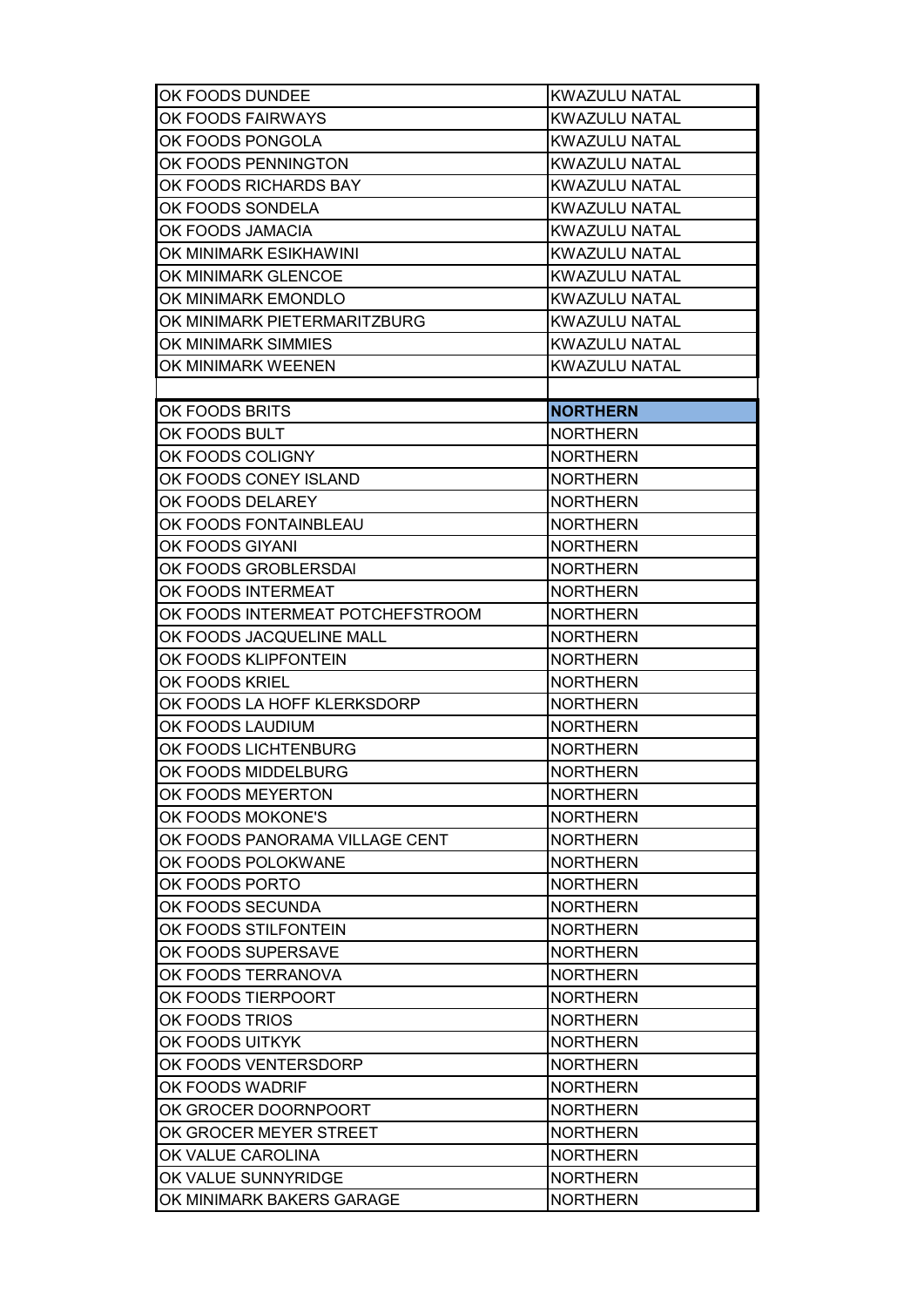| OK MINIMARK BEST END            | <b>NORTHERN</b> |  |
|---------------------------------|-----------------|--|
| OK MINIMARK BOYNE               | <b>NORTHERN</b> |  |
| OK MINIMARK BRONKHORSTBAAI      | <b>NORTHERN</b> |  |
| OK MINIMARK CARLETONVILLE       | <b>NORTHERN</b> |  |
| OK MINIMARK CENTRAL POTCH       | <b>NORTHERN</b> |  |
| OK MINIMARK DUNCANVILLE         | <b>NORTHERN</b> |  |
| OK MINIMARK ELANDSRAND          | <b>NORTHERN</b> |  |
| OK MINIMARK GIGI 1 STOP         | <b>NORTHERN</b> |  |
| OK MINIMARK ERASMIA             | <b>NORTHERN</b> |  |
| OK MINIMARK KENILWORTH          | <b>NORTHERN</b> |  |
| OK MINIMARK LETSITELE           | <b>NORTHERN</b> |  |
| OK MINIMARK MASORINI            | <b>NORTHERN</b> |  |
| OK MINIMARK MEYERTON            | <b>NORTHERN</b> |  |
| OK MINIMARK PRETORIA NORTH      | <b>NORTHERN</b> |  |
| OK MINIMARK REYNO RIDGE         | <b>NORTHERN</b> |  |
| OK MINIMARK SUGARHILL           | <b>NORTHERN</b> |  |
| OK MINIMARK SUGARLOAF           | <b>NORTHERN</b> |  |
| OK MINIMARK TARENTAALRAND       | <b>NORTHERN</b> |  |
| OK MINIMARK UNCLE BARNEYS       | <b>NORTHERN</b> |  |
| OK MINIMARK VAALPARK            | <b>NORTHERN</b> |  |
| OK MINIMARK VASCO DA GAMA       | <b>NORTHERN</b> |  |
| OK MINIMARK VILLIERIA           | <b>NORTHERN</b> |  |
| OK MINIMARK WONDERBOOM (ANNLIN) | <b>NORTHERN</b> |  |
| OK EXPRESS MACHADODORP          | <b>NORTHERN</b> |  |
| OK MINIMARK WATSONIA            | <b>NORTHERN</b> |  |

| OK FOODS BULTFONTEIN   | <b>CENTRAL</b> |
|------------------------|----------------|
| OK FOODS BLOEMHOF      | <b>CENTRAL</b> |
| OK FOODS COLESBERG     | <b>CENTRAL</b> |
| OK FOODS COMANDO       | <b>CENTRAL</b> |
| OK FOODS DANIELSKUIL   | <b>CENTRAL</b> |
| OK FOODS DOUGLAS       | <b>CENTRAL</b> |
| OK FOODS FRANKFORT     | CENTRAL        |
| OK FOODS HEILBRON      | <b>CENTRAL</b> |
| OK FOODS KAKAMAS       | <b>CENTRAL</b> |
| OK FOODS REITZ         | <b>CENTRAL</b> |
| OK FOODS THEUNISSEN    | <b>CENTRAL</b> |
| OK FOODS TOWERS        | <b>CENTRAL</b> |
| OK GROCER BLACK ROCK   | <b>CENTRAL</b> |
| OK GROCER CLOCOLAN     | <b>CENTRAL</b> |
| OK GROCER HOPETOWN     | <b>CENTRAL</b> |
| OK GROCER HOTAZEL      | <b>CENTRAL</b> |
| OK GROCER JAN KEMPDORP | <b>CENTRAL</b> |
| OK GROCER K & B        | CENTRAL        |
| OK GROCER PRIESKA      | <b>CENTRAL</b> |
| OK GROCER SCHEEPERS    | <b>CENTRAL</b> |
| OK GROCER UPINGTON     | <b>CENTRAL</b> |
| OK GROCER WINBURG      | <b>CENTRAL</b> |
| OK VALUE HARTSWATER    | <b>CENTRAL</b> |
| OK VALUE REITZ         | <b>CENTRAL</b> |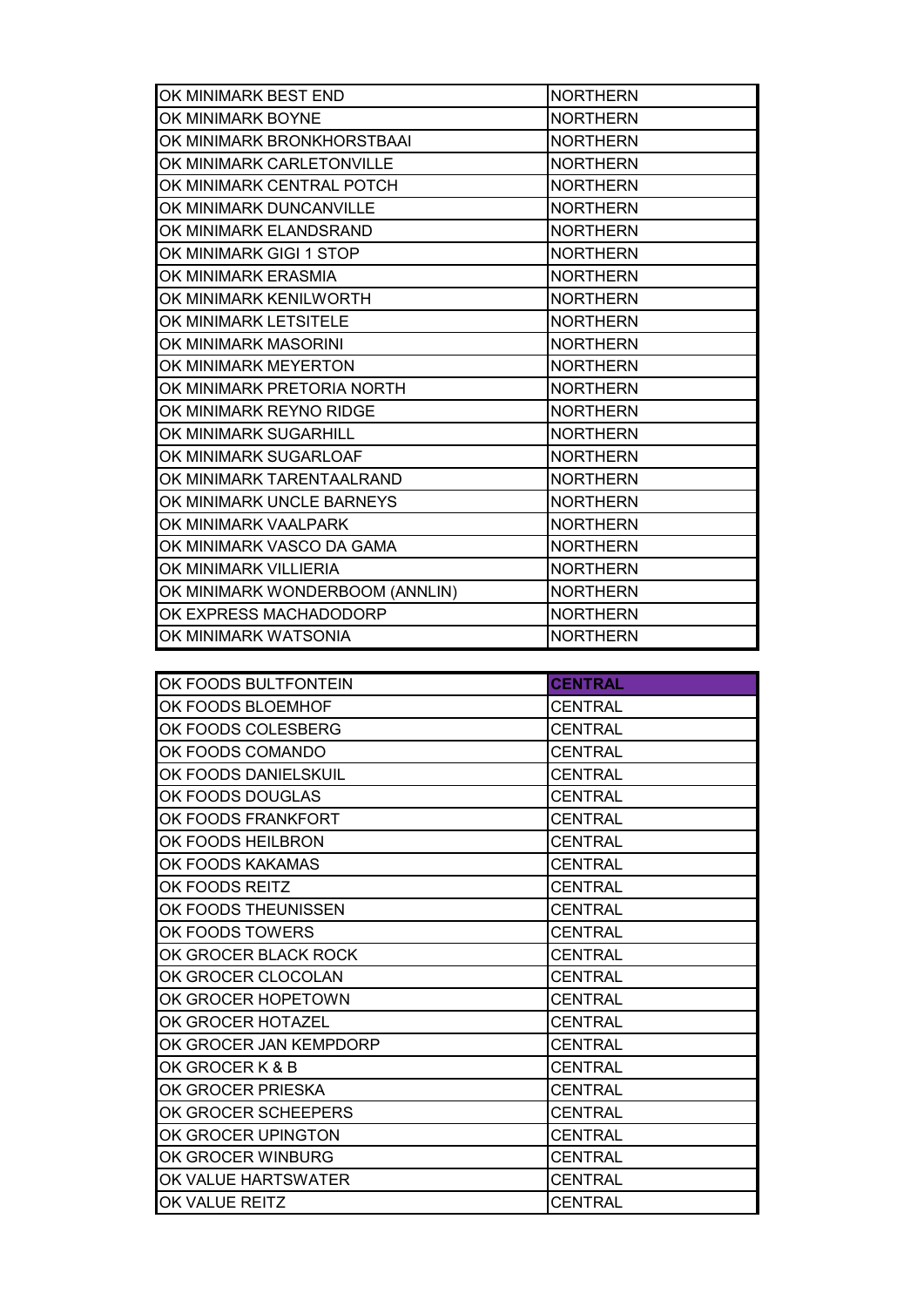| OK MINIMARK ALIWAL NORTH         | <b>CENTRAL</b>  |
|----------------------------------|-----------------|
| OK MINIMARK OLIFANTSHOEK         | ICENTRAL        |
| OK MINIMARK PELLISSIER           | ICENTRAL        |
| <b>JOK MINIMARK PETRUS STEYN</b> | ICENTRAL        |
| <b>JOK MINIMARK ULCO</b>         | ICENTRAL        |
| OK MINIMARK VILLIERS             | <b>ICENTRAL</b> |

| OK MINIMARK WELLINGTON OOS STR         | <b>MINIMARK</b>     |  |
|----------------------------------------|---------------------|--|
| OK MINIMARK ALBERTINIA                 | <b>MINIMARK</b>     |  |
| OK MINIMARK ATHLONE (NEW)              | <b>MINIMARK</b>     |  |
| OK MINIMARK BRIGHTON ROAD              | <b>MINIMARK</b>     |  |
| OK MINIMARK CERES                      | <b>MINIMARK</b>     |  |
| OK MINIMARK CLAREMONT                  | <b>MINIMARK</b>     |  |
| OK MINIMARK CONNAUGHT                  | <b>MINIMARK</b>     |  |
| OK MINIMARK DANABAAI                   | <b>MINIMARK</b>     |  |
| OK MINIMARK DE GRENDEL                 | <b>MINIMARK</b>     |  |
| OK MINIMARK DE TIJGER                  | <b>MINIMARK</b>     |  |
| OK MINIMARK DENNEBURG                  | <b>MINIMARK</b>     |  |
| OK MINIMARK DUYNEFONTEIN               | <b>MINIMARK</b>     |  |
| OK MINIMARK EVERSDAL                   | <b>MINIMARK</b>     |  |
| OK MINIMARK GOEDEMOED (DRIES)          | <b>MINIMARK</b>     |  |
| OK MINIMARK GORDONS BAY (FAURE MARINE) | <b>MINIMARK</b>     |  |
| OK MINIMARK GREYTON                    | <b>MINIMARK</b>     |  |
| OK MINIMARK HARTENBOS                  | <b>WESTERN CAPE</b> |  |
| OK MINIMARK KERKSTRAAT-STRAND          | <b>MINIMARK</b>     |  |
| OK MINIMARK LANGEBAAN                  | <b>MINIMARK</b>     |  |
| OK MINIMARK LANGEBERG ROAD             | <b>MINIMARK</b>     |  |
| OK MINIMARK MALMESBURY                 | <b>MINIMARK</b>     |  |
| OK MINIMARK MAMRE                      | <b>MINIMARK</b>     |  |
| OK MINIMARK MONTE VISTA                | <b>MINIMARK</b>     |  |
| OK MINIMARK MOSSELBAAI-MARSH S         | <b>WESTERN CAPE</b> |  |
| OK MINIMARK MOWBRAY<br><b>MINIMARK</b> |                     |  |
| OK MINIMARK NAPIER                     | <b>MINIMARK</b>     |  |
| OK MINIMARK OKIEP                      | <b>MINIMARK</b>     |  |
| OK MINIMARK OVERBERG(KLEINMOND)        | <b>MINIMARK</b>     |  |
| OK MINIMARK PANORAMA - HAYDEN STREET   | <b>MINIMARK</b>     |  |
| OK MINIMARK PNIEL                      | <b>MINIMARK</b>     |  |
| OK MINIMARK RIDGEWORTH                 | <b>MINIMARK</b>     |  |
| OK MINIMARK SALDANHA                   | <b>MINIMARK</b>     |  |
| OK MINIMARK ST HELENA BAY              | <b>MINIMARK</b>     |  |
| OK MINIMARK STANFORD                   | <b>MINIMARK</b>     |  |
| OK MINIMARK STRANDFONTEIN              | <b>MINIMARK</b>     |  |
| OK MINIMARK TYGERDAL                   | <b>MINIMARK</b>     |  |
| OK MINIMARK VANRHYNSDORP               | <b>MINIMARK</b>     |  |
| OK MINIMARK VREDENBURG                 | <b>MINIMARK</b>     |  |
| OK MINIMARK WOLSELEY                   | <b>MINIMARK</b>     |  |
| OK MINIMARK WORCESTER DE EIKE          | <b>MINIMARK</b>     |  |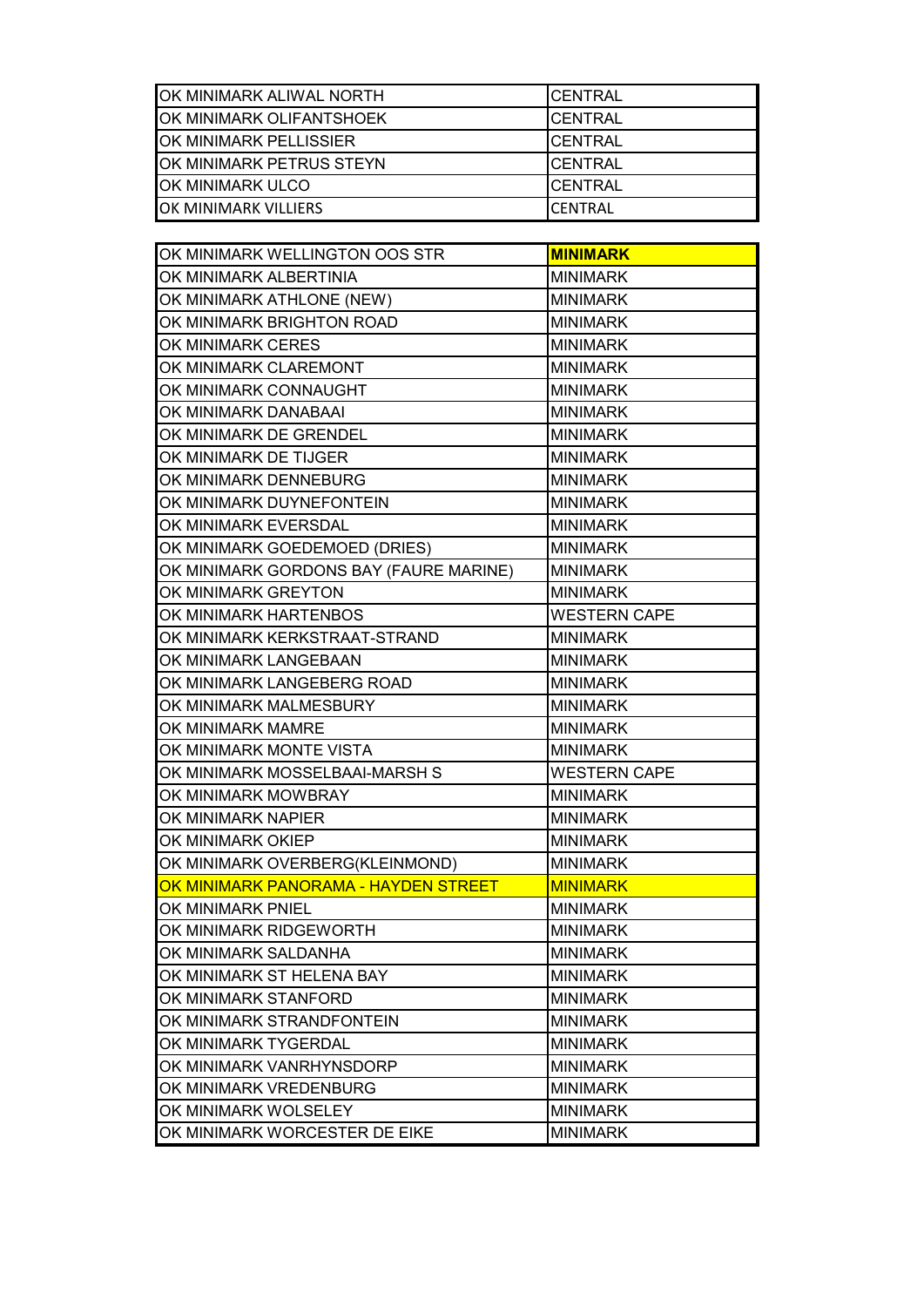## **MEMBERS PARTICIPATION - NAMIBIA**

| <b>Store Name</b>                     | <b>Region</b>  |
|---------------------------------------|----------------|
| OK FOODS AMARULA                      | <b>NAMIBIA</b> |
| OK FOODS BAINES                       | <b>NAMIBIA</b> |
| OK FOODS EENHANA                      | NAMIBIA        |
| OK FOODS GROOTFONTEIN                 | <b>NAMIBIA</b> |
| OK FOODS INDEPENDENCE AVE(WDH]NAMIBIA |                |
| OK FOODS JOSE - LUDERITZ              | <b>NAMIBIA</b> |
| OK FOODS KARIBIB                      | <b>NAMIBIA</b> |
| OK FOODS KAVANGO                      | <b>NAMIBIA</b> |
| OK FOODS KHORIXAS                     | <b>NAMIBIA</b> |
| OK FOODS MORUTI                       | <b>NAMIBIA</b> |
| OK FOODS OPUWA                        | NAMIBIA        |
| OK FOODS OUTJO                        | NAMIBIA        |
| OK GROCER PORTUGUESE MARKET           | <b>NAMIBIA</b> |
| OK GROCER GOCHAS                      | NAMIBIA        |
| OK MINIMARK KUISEBMOND                | <b>NAMIBIA</b> |
| OK MINIMARK GOBABIS                   | <b>NAMIBIA</b> |
| OK MINIMARK KHOMASRAND                | <b>NAMIBIA</b> |
| OK MINIMARK ONETHINDI                 | <b>NAMIBIA</b> |
| OK MINIMARK USAKOS                    | NAMIBIA        |
| OK MINIMARK HYPERSAVE                 | NAMIBIA        |
| OK MINIMARK OSHAKATI                  | NAMIBIA        |